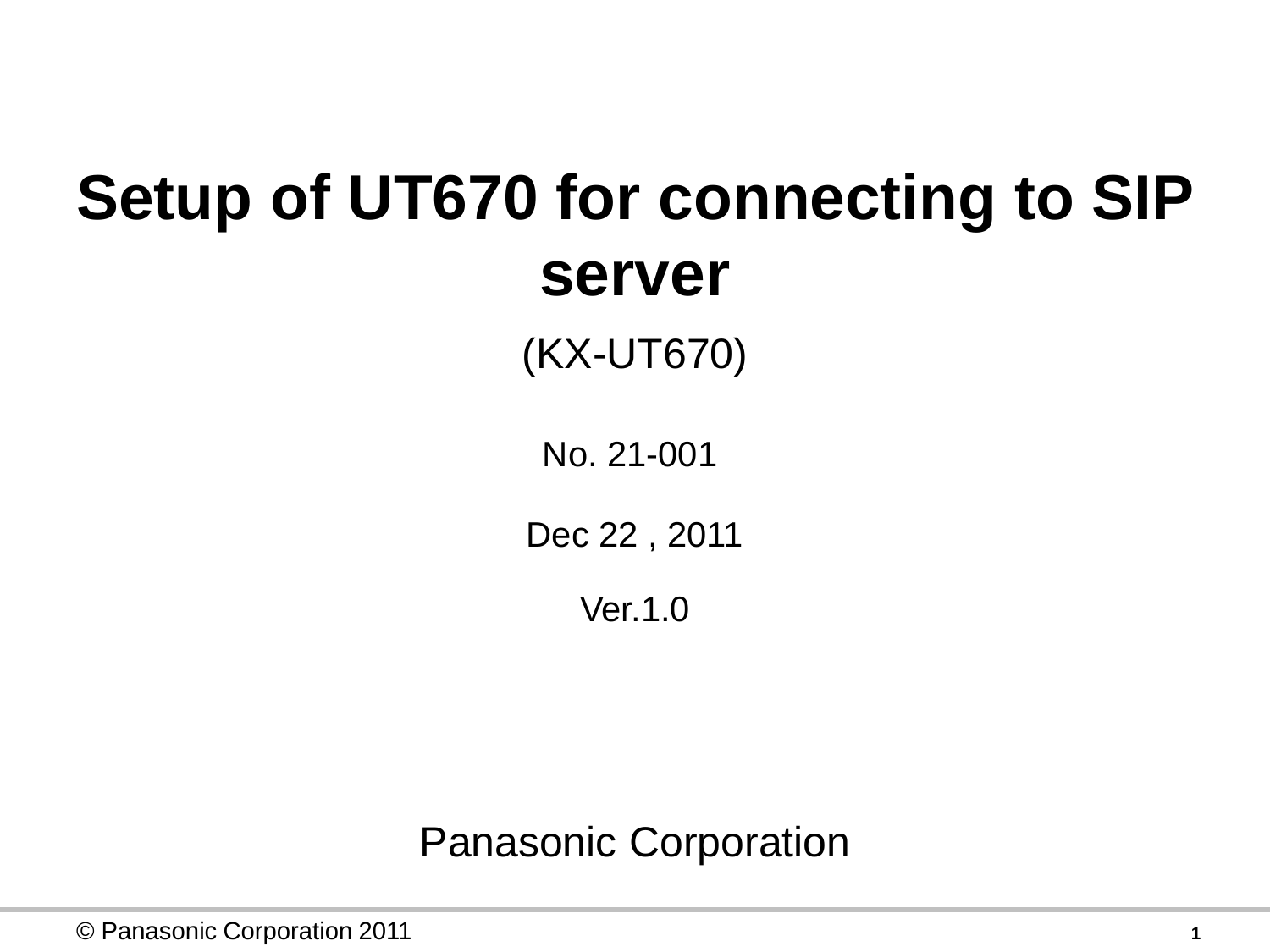#### **Abstract about this document**

This document describe about general setting procedure for connecting UT670 to SIP server.

#### **Revision history**

| Date          | Version  | <b>Revision</b>        | Firmware version |  |
|---------------|----------|------------------------|------------------|--|
| Dec. 22, 2011 | Ver. 1.0 | <b>Initial Release</b> | All versions     |  |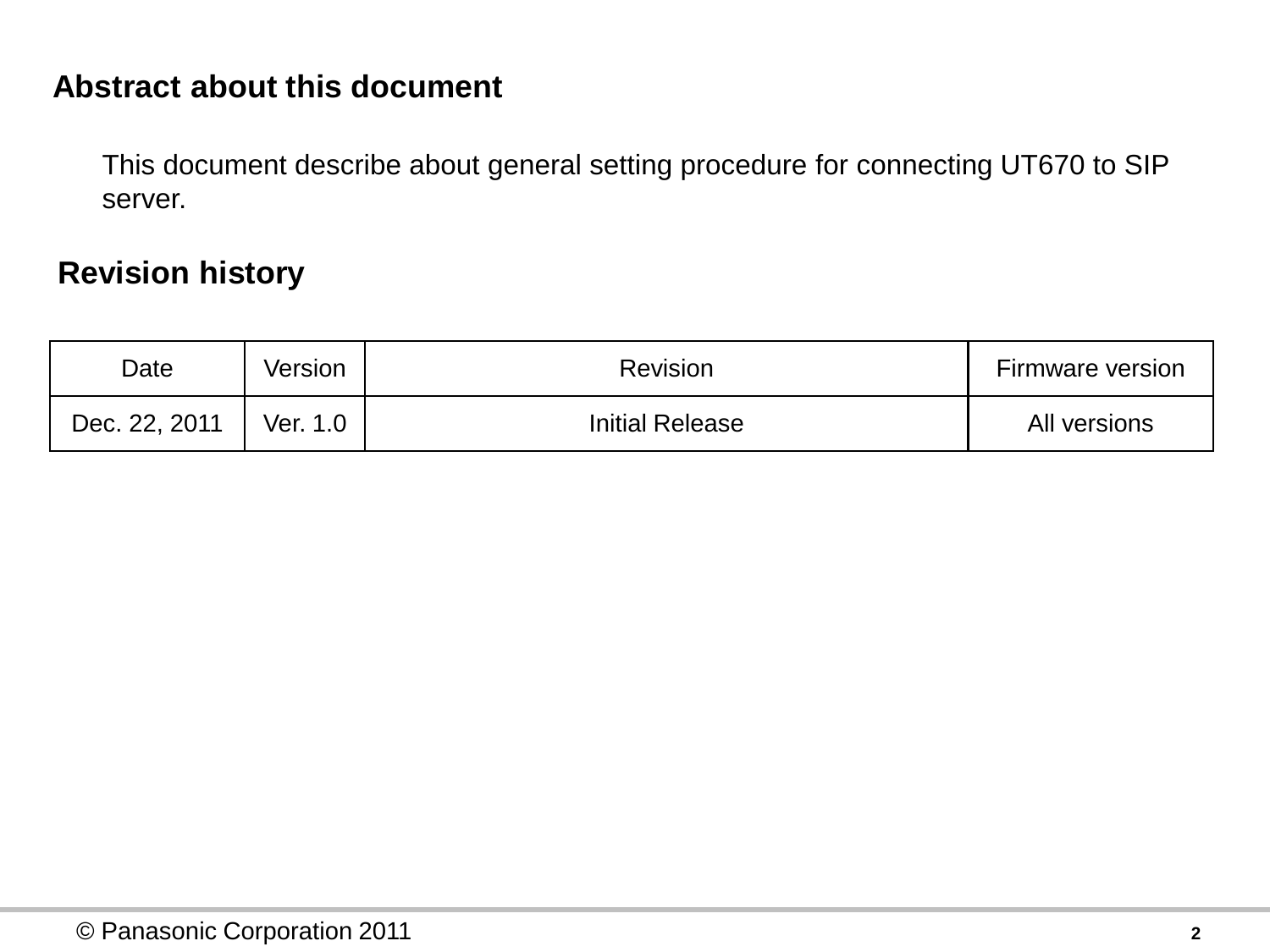## **Step1 : Access the Web user interface**

#### **1. Confirm the IP address of KX-UT670.**

- **1-1 : [Menu] ( Upper left of sheet key) [Settings] [About phone] [Status]**
- **1-2 : Confirm the IP address displayed on LCD.**

#### **2. Embedded Web.**

 **2-1 : [Menu] ( Upper left of sheet key) → [Settings] → [Network]**  $\rightarrow$  **[Embedded web]**  $\rightarrow$  **select [On]** 

#### **3. Access the Web user interface.**

- **3-1 : Open your Web browser.**
- **3-2 : Enter your KX-UT670 URL to Web browser (http://your KX-UT670 IP address) .**
- **3-3 : Enter user name (admin) and password (adminpass) and click "OK".**
- **3-4 : The Web user interface window is displayed.**

 **Configure the settings for the unit as desired.**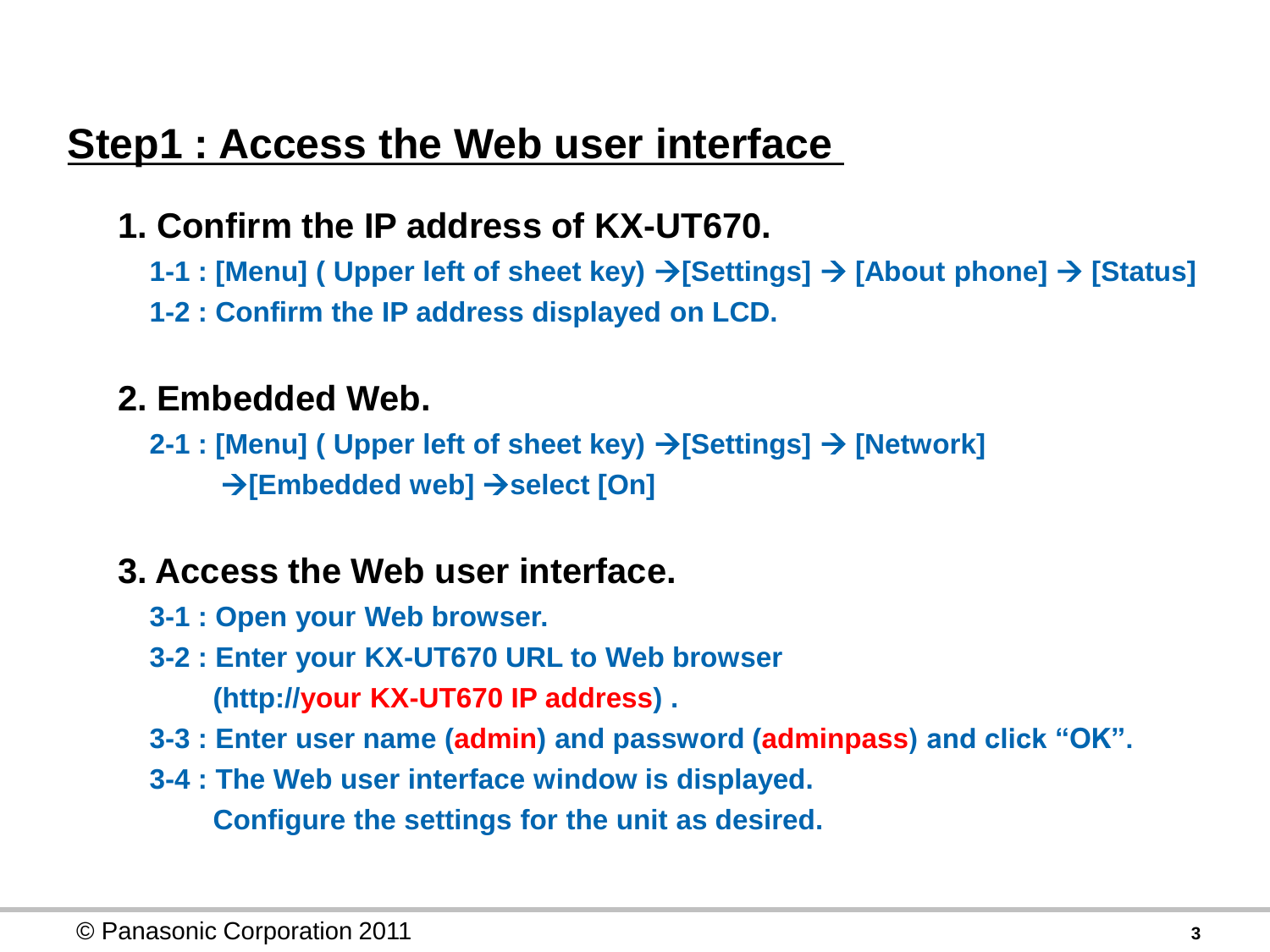## **Step2 : Select VoIP tag**

| <b>Panasonic</b>           |                            |            |             |           |             |  |
|----------------------------|----------------------------|------------|-------------|-----------|-------------|--|
| KX-UT670NE                 | Network<br><b>Status</b>   | System     | <b>VoIP</b> | Telephone | Maintenance |  |
| Web Port Close             | <b>Version Information</b> |            |             |           |             |  |
| <b>Status</b>              | <b>Version Information</b> |            |             |           |             |  |
| <b>Version Information</b> | Model                      | KX-UT670NE |             |           |             |  |
| <b>Network Status</b>      | <b>OS Version</b>          |            | 2.2         |           |             |  |
| <b>VolP Status</b>         | <b>Firmware Version</b>    |            | 00.402      |           |             |  |
|                            |                            |            |             |           |             |  |
|                            |                            |            |             |           |             |  |

#### **1. Click "VoIP" tag.**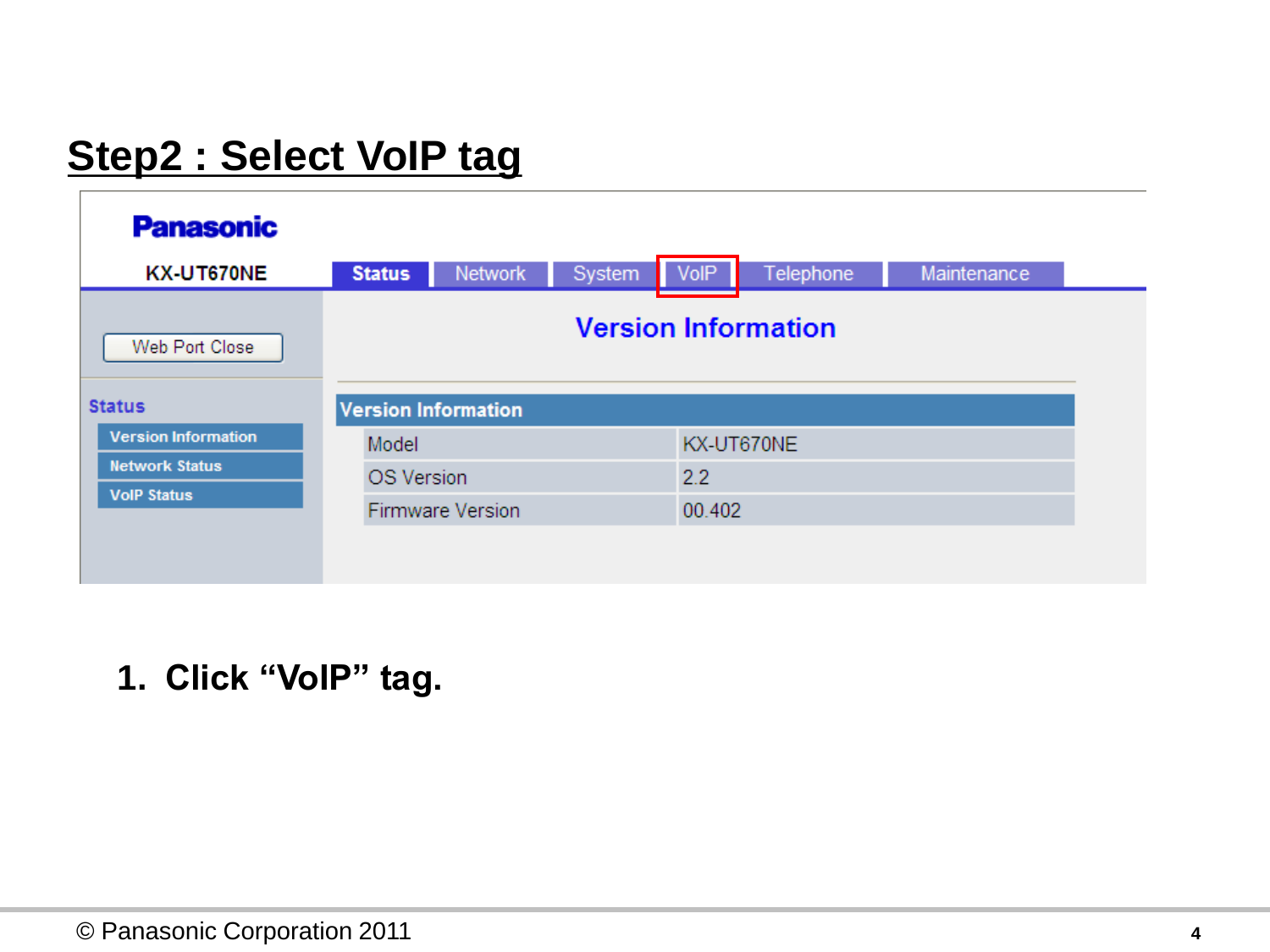## **Step3 : Select Line 1 tag**

| <b>Panasonic</b>                     |                     |                |        |      |                                                                            |             |
|--------------------------------------|---------------------|----------------|--------|------|----------------------------------------------------------------------------|-------------|
| <b>KX-UT670NE</b>                    | Status              | Network        | System | VolP | Telephone                                                                  | Maintenance |
| W<br>Web Port Close                  | <b>SIP Settings</b> |                |        |      |                                                                            |             |
| <b>VolP</b>                          | <b>SIP Setting</b>  |                |        |      |                                                                            |             |
| <b>SIP Settings</b>                  |                     | SIP User Agent |        |      | Panasonic_{MODEL}/{fwver}({mac})                                           |             |
| $-$ Line 1<br>$-$ Line 2             |                     |                |        |      | The phone reboots automatically if you change the settings on this screen. |             |
| $-$ Line $3$                         |                     |                |        |      |                                                                            |             |
| $-$ Line $4$                         |                     |                |        | Save | Cancel                                                                     |             |
| $-$ Line $5$                         |                     |                |        |      |                                                                            |             |
| $-$ Line $6$<br><b>VolP Settings</b> |                     |                |        |      |                                                                            |             |
| $-$ Line 1                           |                     |                |        |      |                                                                            |             |
| $-$ Line 2                           |                     |                |        |      |                                                                            |             |
| $-$ Line $3$                         |                     |                |        |      |                                                                            |             |
| $-$ Line $4$                         |                     |                |        |      |                                                                            |             |
| $-$ Line $5$<br>$-$ Line $6$         |                     |                |        |      |                                                                            |             |

**1. Click "Line 1" tag of SIP Settings.**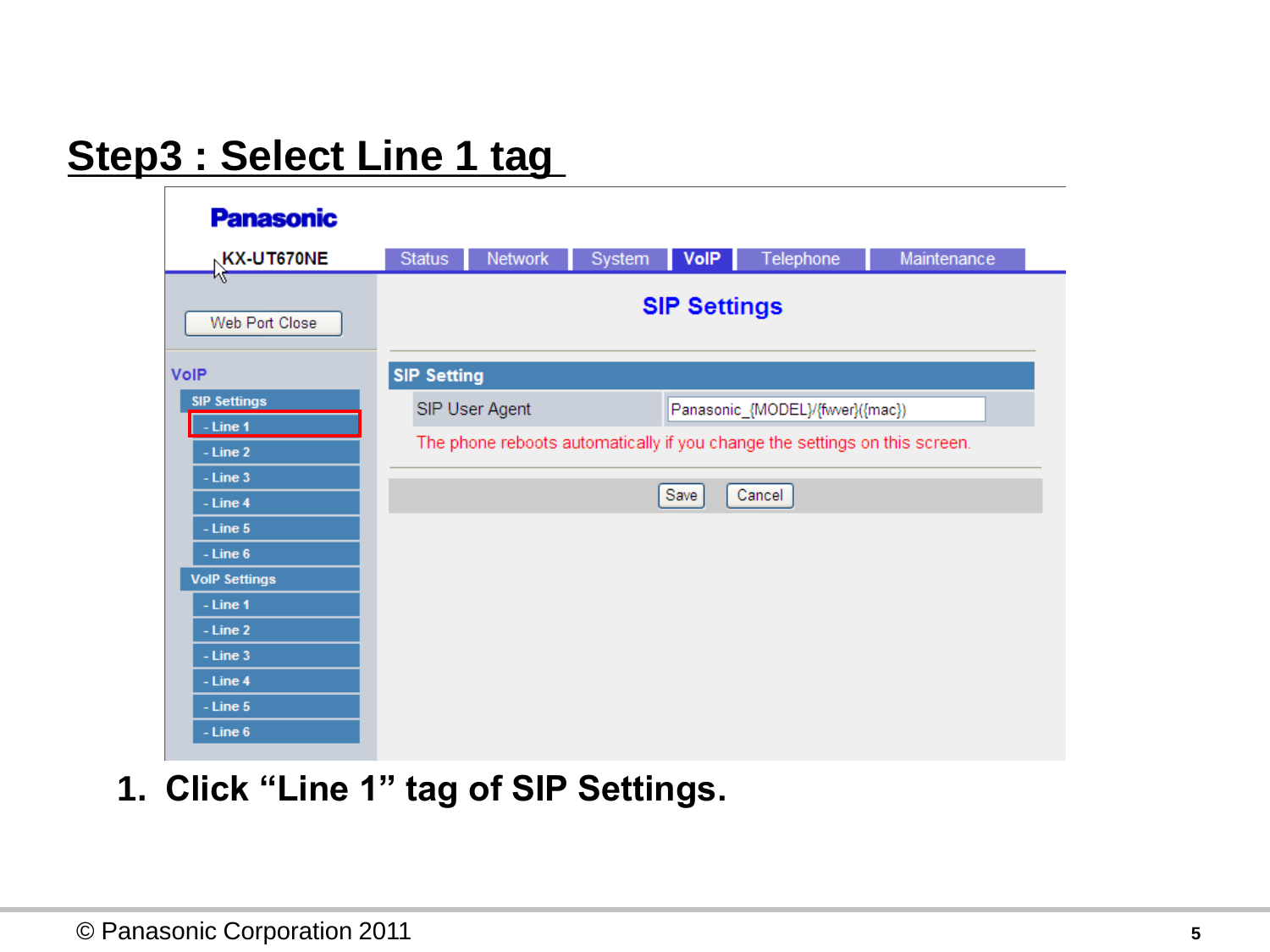## **Step4 : SIP server address settings**

| <b>SIP Settings [Line 1]</b>     |                       |  |  |  |
|----------------------------------|-----------------------|--|--|--|
|                                  |                       |  |  |  |
| <b>Phone Number</b>              |                       |  |  |  |
| Phone Number                     | $\vert$ 601           |  |  |  |
| SIP URI                          |                       |  |  |  |
| <b>SIP Server</b>                |                       |  |  |  |
| Registrar Server Address         | 192.168.1.54          |  |  |  |
| Registrar Server Port            | $[1 - 65535]$<br>5060 |  |  |  |
| Proxy Server Address             | 192.168.1.54          |  |  |  |
| Proxy Server Port                | $[1 - 65535]$<br>5060 |  |  |  |
| Presence Server Address          |                       |  |  |  |
| Presence Server Port             | $[1 - 65535]$<br>5060 |  |  |  |
| <b>Outbound Proxy Server</b>     |                       |  |  |  |
| Outbound Proxy Server<br>Address |                       |  |  |  |

- **1. Enter the Phone Number consisting of 0–9, \*, and #.**
- **2. Enter your SIP server address to**

 **Resister Server Address and Proxy Server Address.**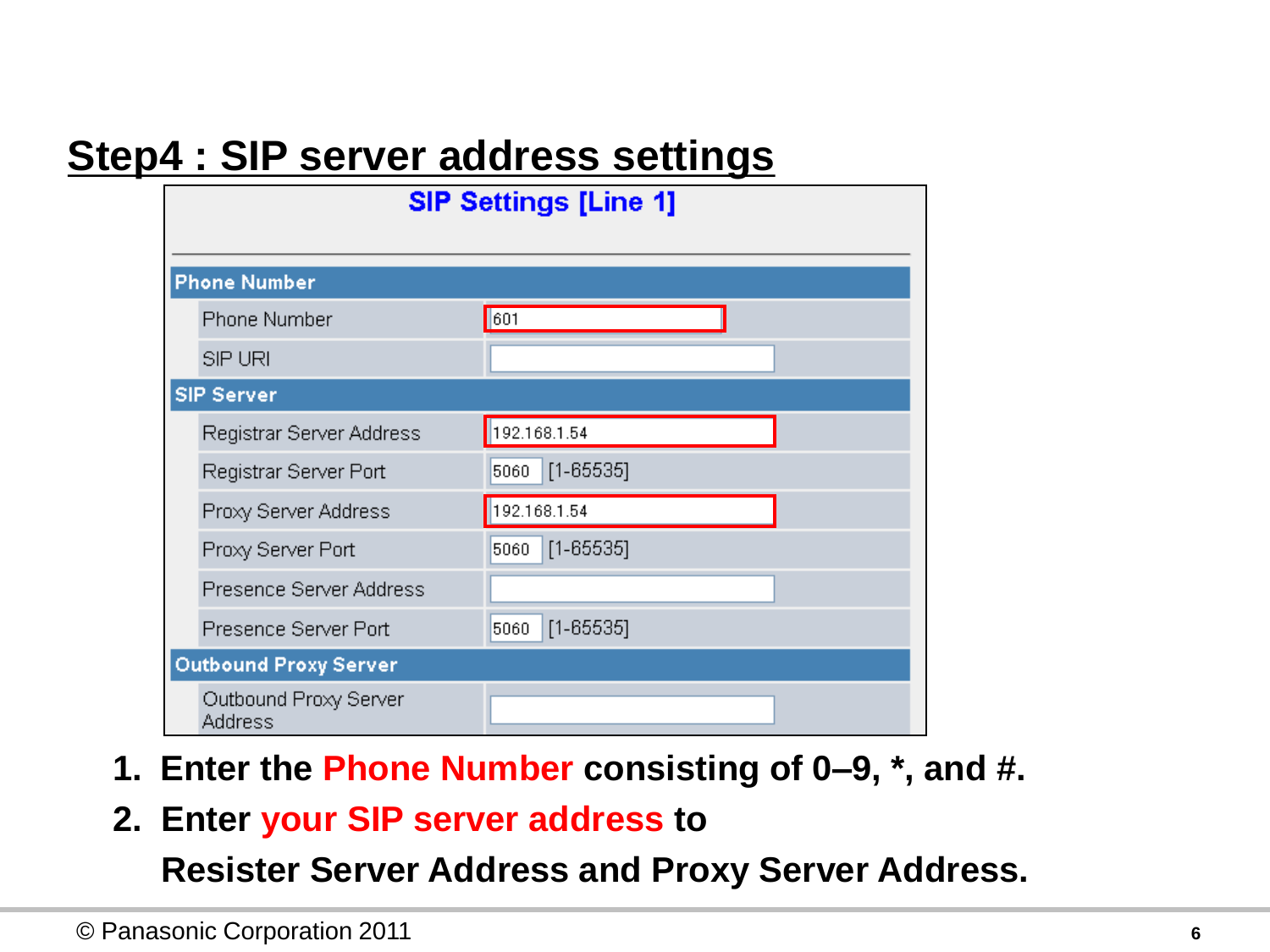## **Step5 : Enter the ID and Password**

|            | <b>SIP Authentication</b>         |       |                           |
|------------|-----------------------------------|-------|---------------------------|
|            | Authentication ID                 |       | 601                       |
|            | Authentication Password           | 2. IS |                           |
| <b>DNS</b> |                                   |       |                           |
|            | Enable DNS SRV lookup             |       | $\odot$ Yes $\bigcirc$ No |
|            | SRV lookup Prefix for UDP         |       | _sip._udp.                |
|            | SRV lookup Prefix for TCP         |       | _sip._top.                |
|            | <b>Transport Protocol for SIP</b> |       |                           |
|            | <b>Transport Protocol</b>         |       | <b>⊙UDP OTCP</b>          |
|            | <b>Timer Settings</b>             |       |                           |
|            | T1 Timer                          |       | milliseconds<br>500<br>v  |
|            | T2 Timer                          |       | seconds<br>4              |

- **1. Enter your Authentication ID.**
- **2. Enter your Authentication Password.**